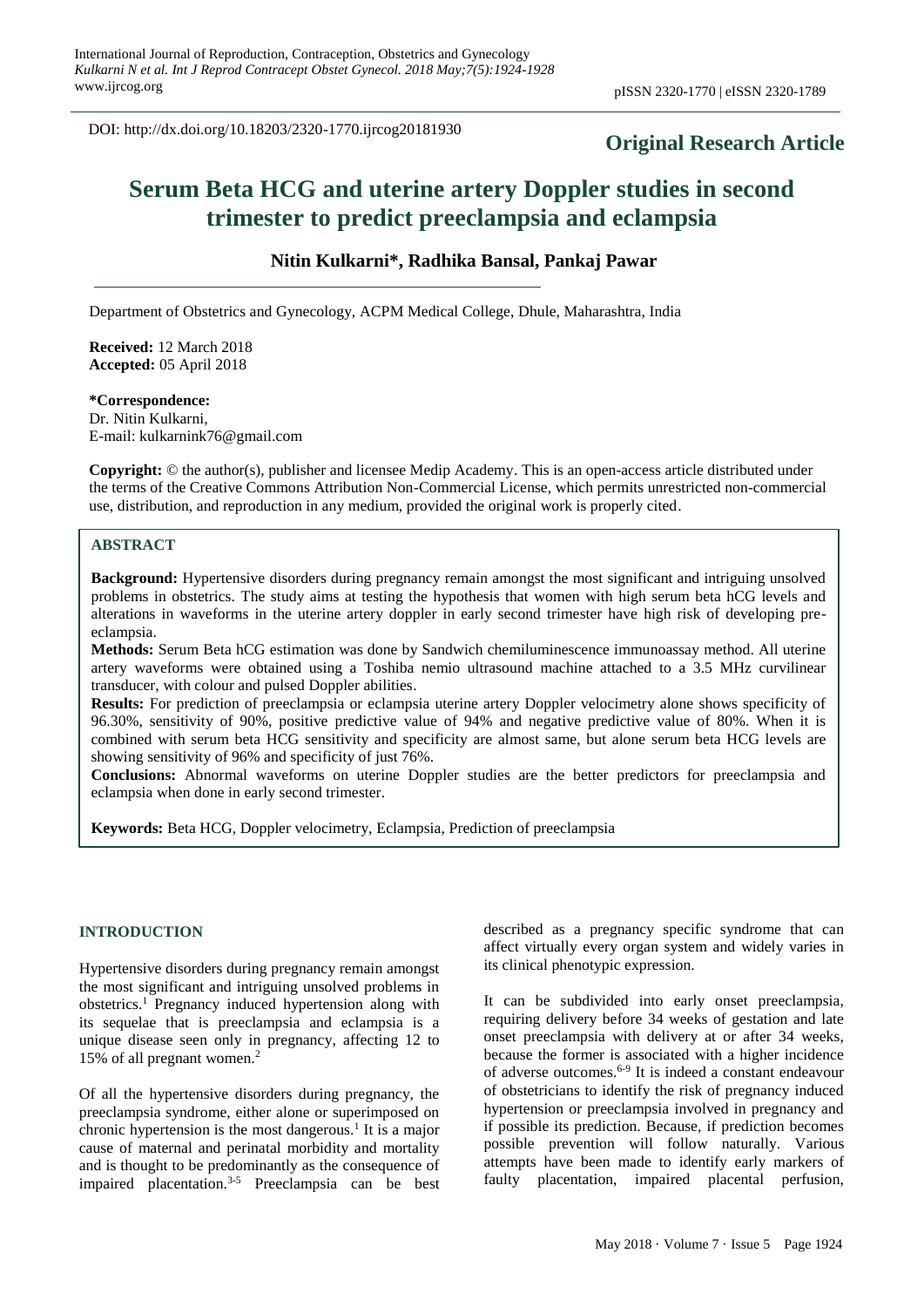endothelial cell activation and dysfunction, and activation of coagulation. Hence, measurement during early pregnancy or across pregnancy especially second trimester of various biological, biochemical, biophysical and radiological markers implicated in preeclampsia syndrome has been proposed to predict its development. But none of the tests has been accepted widely due to their low predictive value.

The abnormal placentation has been considered as one of the initial events in the disease process.<sup>10</sup> It has been hypothesized that during mid trimester, immunological changes occur in the trophoblasts, resulting in secretory response, which is seen as a rise in the beta HCG levels.

Also, because of faulty trophoblastic invasion of the spiral arteries uteroplacental circulation remains in state of high resistance and low flow which on doppler is reflected by persisting increased impedance to flow and persistent notching. $^{11}$ 

Hence, for our study we have tried to find out and compare the predictive value of Beta HCG levels and uterine artery Doppler velocimetry as predictors for preeclampsia.

# **METHODS**

The study was carried out between December 2016 and November 2017

# *Selection of cases*

A total of 100 pregnant women who attended antenatal clinics of the department of obstetrics and gynaecology of ACPM Medical College Dhule as well as those admitted in the antenatal ward were selected for the study.

# *Inclusion criteria*

- Pregnant normotensive and non-proteinuric women selected randomly between the gestational age of 14 to 20 weeks attending the ANC clinics irrespective of parity.
- Women with multiple pregnancy, congenital malformation, essential hypertension/pregnancy induced hypertension, diabetes mellitus, molar pregnancy.

# *Exclusion criteria*

• History of down syndrome were excluded from the study.

All the patients selected had experienced regular menstrual cycles and had precisely recorded the dates of their last menstrual periods. If menstrual history and examination findings were not correlating ultrasonography was done to find the exact period of gestation. All the patients in this study were subjected to detail history regarding age, parity, height, pre-pregnancy weight and weight at the time of blood collection was noted down. Maternal education, religion, race, socioeconomic status, family history of preeclampsia, smoking habits, medical history of first degree family members and physical activity during pregnancy were noted.

Systemic examination with special reference to edema, Blood pressure and gestational week were carried out and routine antenatal investigations were done.

Out of 120 pregnant women selected initially, 100 women who completed their pregnancies and delivered at our hospital were evaluated and statistically analysed. Definitions were used for pregnancy induced hypertension and proteinuria.

PIH was defined as systolic blood pressure of at least 140mmHg with a >30mmHg rise and/or diastolic blood pressure of at least 90mmHg with a rise of >15mmHg occurring on two or more occasions after 20 weeks of gestation.

Pre-eclampsia was defined as gestational hypertension and proteinuria of at least '2+' or 1g/L on dipstick or 24 hour urinary protein excretion > 0.3g.

Estimation of serum Beta Hcg level was done by Sandwich chemiluminescence immunoassay method. The quantitative determination of chorionic gonadotropin in human serum was carried out by Microplate Immuno enzymometric assay, with kits obtained from MAGLUMI Fully- auto chemiluminescence immunoassay (CLIA) analyser (Including Maglumi 600, Maglumi 800, Maglumi 1000, Maglumi 1000 Plus, Maglumi 2000, Maglumi 2000 Plus, Maglumi 4000 and Maglumi 4000 Plus)

All uterine artery waveforms were obtained using a Toshiba nemio ultrasound machine attached to a 3.5 MHz curvilinear transducer, with colour and pulsed Doppler abilities. The examinations were performed on patients in a semi-recumbent position after 5 minutes of rest, and the transducers were placed in a longitudinal plane along the inguinal area.

The diastolic notch was defined as the slower velocity just after systolic flow, but before maximum diastolic flow in bilateral uterine arteries.

PI= Peak systolic flow–least diastolic flow/Mean blood flow velocity

RI= Peak systolic flow–least diastolic flow/Peak systolic flow

S/D ratio= Ratio of systolic to diastolic velocity (measured at peak systolic and end - diastolic flows)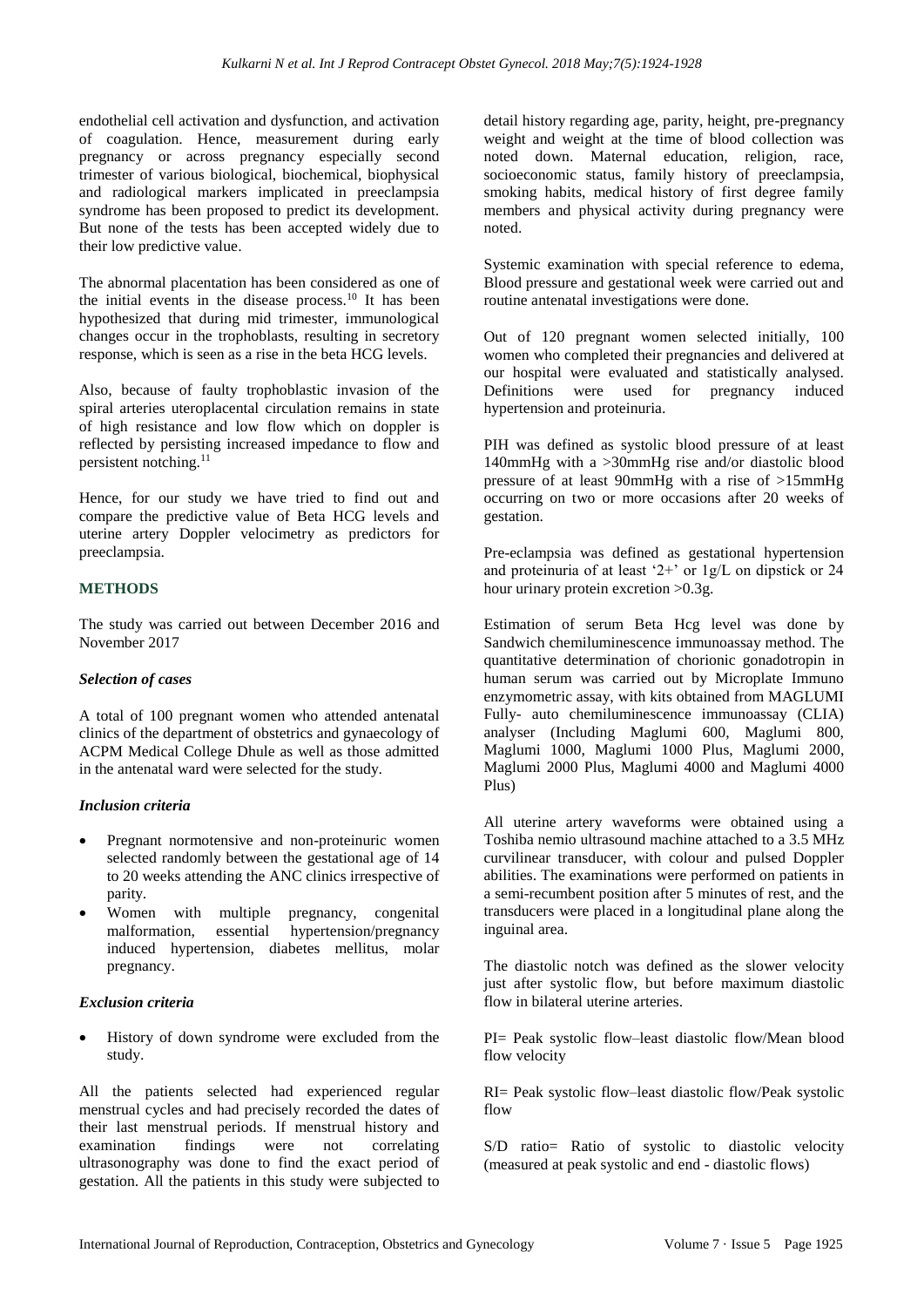#### **RESULTS**

Out of 100 cases who completed the study, 17 patients developed PIH. Mean age was 26.81±4.05 (Table 1).

#### **Table 1: Age wise distribution of patients.**

| Age group (in years) | <b>No. of patients</b> |
|----------------------|------------------------|
| $20 - 25$            | 26                     |
| $26 - 30$            | 54                     |
| $30 - 35$            | 17                     |
| >35                  |                        |

Baseline blood pressure at the time of inclusion in study was  $110\pm10$  (SD) systolic and  $74\pm14$  (SD) diastolic. Incidence of PIH was more when maternal serum Beta hCG level was >2 MOM (Table 2) and  $\geq 40,000$  mIU/ml (Table 3).

#### **Table 2: Distribution of cases according to hypertensive status and HCG MOM levels.**

| <b>HCG</b><br><b>levels</b><br>(MOM) | No. of<br><b>patients</b> | <b>Normotensive</b> | PIH PIH | Mild Severe |
|--------------------------------------|---------------------------|---------------------|---------|-------------|
| <2                                   | 84                        | 80                  | 03      | $\Omega$ 1  |
| >2                                   | 16                        | 03                  | 04      | ΩÓ          |

**Table 3: Distribution of cases according to hypertensive status and HCG levels in mIU/ml.**

| <b>Beta hCG</b><br><b>levels</b><br>(mIU/ml) | cases | <b>No. of</b> Normotensive<br>$($ %) | Mild<br><b>PIH</b><br>(%) | <b>Severe</b><br><b>PIH</b><br>$\left( \frac{0}{0} \right)$ |
|----------------------------------------------|-------|--------------------------------------|---------------------------|-------------------------------------------------------------|
| $<$ 20,000                                   | 40    | 40                                   | 0 <sup>0</sup>            | 0 <sup>0</sup>                                              |
| 20,000-40,000 34                             |       | 33                                   | 01                        | 00                                                          |
| 30,000-40,000 10                             |       | 07                                   | 02                        | 01                                                          |
| >40,000                                      | 16    | በ3                                   | 04                        | 09                                                          |

**Table 4: comparison of results of doppler velocimetry studies with hypertensive status of patients at term.**

| <b>Doppler</b><br>index                            | No.<br>of<br>cases | <b>Normotensive</b><br>$($ %) | <b>Mild</b><br><b>PIH</b><br>(%) | <b>Severe</b><br><b>PIH</b><br>(%) |
|----------------------------------------------------|--------------------|-------------------------------|----------------------------------|------------------------------------|
| $PI \leq 2.3$ or<br>90 <sup>th</sup><br>percentile | 18                 | 0 <sup>0</sup>                | 0 <sub>1</sub>                   | 07                                 |
| $R$ I $>0.55$ or<br>90 <sup>th</sup><br>percentile | 18                 | 01                            | 00                               | 08                                 |
| Unilateral<br>notch                                | 16                 | 01                            | 00                               | 08                                 |
| <b>Bilateral</b><br>notch                          | 19                 | 00                            | 01                               | 09                                 |
| Normal<br>doppler<br>velocimetric<br>indices       | 81                 | 76                            | 02                               | 02                                 |

Out of 19 patients with abnormal uterine doppler velocimetry flow 17 developed PIH. While out of 81 patients with normal doppler study only one developed mild PIH at term (Table 4).

When uterine doppler velocimetry compared with beta hcg; doppler was showing more sensitivity as well as specificity (Table 5).

# **Table 5: Pooled and single estimates for uterine artery doppler (UAD) ultrasonography in predicting preeclampsia in patients.**

|                                               | <b>Sensitivity</b> | <b>Specificity</b> | <b>PPV</b> | <b>NPV</b> |
|-----------------------------------------------|--------------------|--------------------|------------|------------|
| <b>Beta HCG</b>                               | 96                 | 76                 | 90         | 72         |
| UAD (RI,<br>PI, S/D<br>ratio and<br>notching) | 90                 | 96.3               | 94         | 80         |

#### **DISCUSSION**

Uterine artery doppler ultrasonography predicts preeclampsia. A high S/D ratio or the persistence of an early diastolic notch reflects increased peripheral vascular resistance. Specifically, an increased pulsatility index with notching in the second trimester best predicted overall pre-eclampsia in low risk and high-risk patients. An increased pulsatility index or bilateral notching best predicted severe pre- eclampsia.

Placental location is one of the key factors determining the velocity waveform. The uterine artery proximal to the placenta shows lower resistance than does the nonplacental uterine artery. This phenomenon has been attributed to the fact that the placental uterine artery perfuses the subplacental myometrium, and therefore reflects placental perfusion, whereas the non-placental uterine artery mainly perfuses the non- placental myometrium, and thus may exhibit increased peripheral resistance. This asymmetry in uteroplacental circulation is primarily explained by a significant increase in the S/D ratio values of the nonplacental uterine artery. However, the placenta usually receives its blood supply from both uterine arteries to differing degrees. In this study, the clinical utility of both unilateral and bilateral abnormalities of uterine artery doppler waveforms was assessed (disregarding placental location) as a predictor of poor pregnancy outcomes among a low-risk population.<sup>12</sup>

Also, it was evident from our study that those pregnant women having very high serum beta HCG level around 45000 mIU/ml at the second trimester of pregnancy would develop PIH. This is consistent with the findings of several authors.13,14 Patients with overt pre-eclampsia in the third trimester had increased maternal serum beta HCG levels. This is general agreement that the Placenta remains the main source of Beta HCG in patients with preeclampsia, but whether the cause of high circulating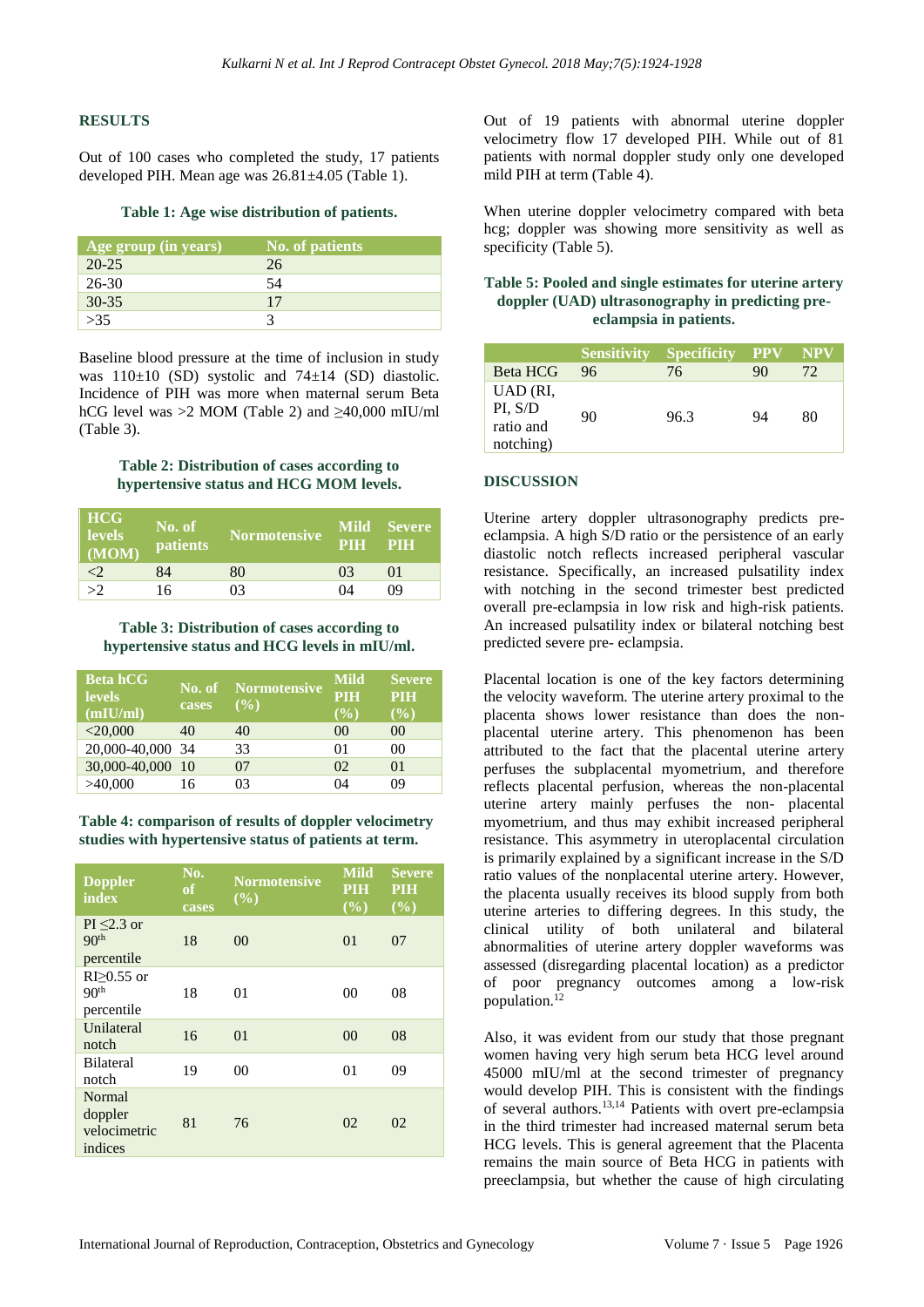levels of hormone is placental overproduction is still debated. Some advocate that hCG secretion may be increased as a consequence of abnormal placental invasion or placental immaturity.<sup>15</sup> It may also be linked to the trophoblast response to hypoxia with the development of a hypersecretory state.<sup>16</sup> A role of placental factors is further supported by the findings of increased lipid peroxidation and oxidation stress in placentas of women with pre-eclampsia.<sup>17</sup> Compared with normal pregnancies, the placenta of patients with unexplained elevated maternal beta HCG levels in the second trimester tend to be larger and tend to have an increase density of Beta hCG positive trophoblast along with an increased intensity of Beta hCG immunostaining within the placental villi.<sup>18</sup> Our findings suggest a very strong correlation between serum beta hCG and risk of developing PIH. The risk factors and metabolic alterations are similar in pre-eclampsia and atherosclerosis and this might suggest a common pathophysiology. Oxidative stress secondary to reduced placental perfusion leads to endothelial dysfunction, linking the two stages of the syndrome.<sup>19</sup>

So, in a proposed new approach for a more potent prenatal care of all high-risk cases, both these predictors can be used either combined or alone; as both are fairly good predictors in second trimester of impending preeclampsia and eclampsia in late pregnancy, for identifying the high-risk cases as well as the cases that will potentially benefit from prophylactic pharmacological interventions.

# **CONCLUSION**

Based on the results of the study, pulsatility index and bilateral notching are the most promising Doppler indices to predict risk of preeclampsia and eclampsia and should be used in daily clinical practice, although the results vary according to patient risk. Doppler assessment is non -invasive and thus acceptable to patients. It is specialized, in both terms of the equipment required and the operator's expertise. In future further research should focus on combining uterine artery doppler velocimetry, serum beta hCG with other predictors like lipid profile in second trimester to achieve best predictor for preeclampsia and eclampsia so as to achieve early recognition of complications for better feto- maternal outcome.

#### **ACKNOWLEDGMENTS**

we are thankful for all staff from OBGY department, Radiology department, and Pathology department,

Special thanks to our HOD Dr. Alka Patil for her wholehearted support throughout our study.

*Funding: No funding sources Conflict of interest: None declared* *Ethical approval: The study was approved by the Institutional Ethics Committee*

#### **REFERENCES**

- 1. Cunningham, LB, Spong DH, Casey, Sheffield; Hypertensive disorders chapter 40; Williams obstetrics 24th edition, Mc Graw Hill Education, Newyork
- 2. Kaur Gumandeep, Jain Vimla, Mehta Seema, Himani Sunita; Prediction of PIH by Maternal Serum Beta HCG Levels in the Second Trimester (13-20 weeks) of Pregnancy. J Obstet Gynecol India. 2012;62:32-4
- 3. World Health Organization, Make Every Mother and Child Count, World Health Report,2005, World Health Organization, Geneva, Switzerland; 2005
- 4. Confidential Enquiry into Maternal and Child Health (CEMACH), Perinatal Mortality 2006. England, Wales and Northern Ireland, CEMACH, London, UK; 2008.
- 5. L.Dubey, "The global impact of pre-eclampsia and eclampsia," Semi Perinatol. 2009;33:130-7.
- 6. Yu CK, Khouri O, Onwudiwe N, Spiliopoulos Y, Nicolaides KH. Prediction of pre‐eclampsia by uterine artery Doppler imaging: relationship to gestational age at delivery and small‐for‐gestational age. Ultrasound Obstet and Gynecol. 2008;31:310-3.
- 7. Witlin AG, Saade GR, Mattar F, Sibai BM. Predictors of neonatal outcome in women with severe preeclampsia or eclampsia between 24 and 33 weeks' gestation. American J Obstet Gynecol. 2000;182:607-11.
- 8. Irgens HU, Roberts JM, Reisæter L, Irgens LM, Lie RT. Long term mortality of mothers and fathers after pre-eclampsia: population based cohort studyPreeclampsia and cardiovascular disease later in life: who is at risk? BMJ. 2001;323:1213-7.
- 9. P.von Dadelszen, L.A. Magee, and J.M. Roberts, "Subclassification of Preeclampsia," Hypertension Preg. 2003;22:143-8.
- 10. Hsu CD, Chan DW, Iriye B, Johnson TR, Hong SF, Repke JT. Elevated serum human chorionic gonadotropin as evidence of secretory response in severe preeclampsia. American J Obstet and Gynecol. 1994;170:1135-8.
- 11. Woschitz MC, Idris T, Csapo B, Haas J, Ulrich D, Lang U and Cervar-Zivkovic M; Uterine Artery Doppler in Women with History of Previous Pre eclampsia and women with Chronic Hypertension: Re-evaluation of a prognostic Value in a High Risk Population; Gynecol Obstet. 2004;4:2.
- 12. Park YW, Lim JC, Kim YH, Kwon HS. Uterine artery Doppler velocimetry during mid-second trimester to predict complications of pregnancy based on unilateral or bilateral abnormalities. Yonsei medical journal. 2005;46:652-7.
- 13. Sorensen TK, Williams MA, Zingheim RW, Clement SJ, Hickok DE. Elevated second-trimester human chorionic gonadotropin and subsequent pregnancy-